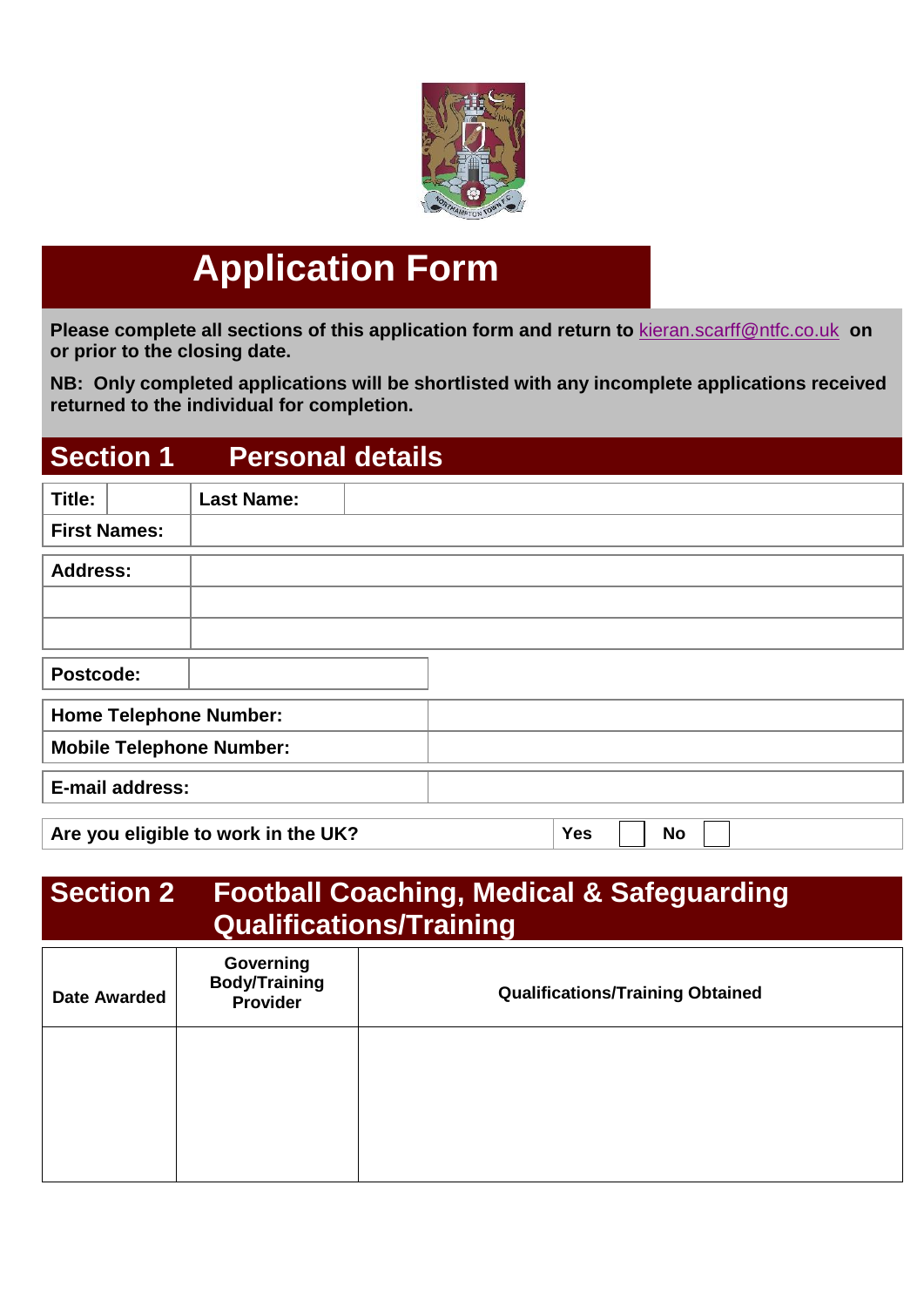# **Section 3 Employment Record**

#### **Please list chronologically, starting with current or last employer**

| <b>Name and Address of</b> | <b>Date</b> | <b>Date</b> | <b>Job Title/Job Function/</b> | <b>Reason for Leaving</b> |  |
|----------------------------|-------------|-------------|--------------------------------|---------------------------|--|
| <b>Employer</b>            | From:       | To:         | <b>Responsibilities:</b>       |                           |  |
|                            |             |             |                                |                           |  |
|                            |             |             |                                |                           |  |
|                            |             |             |                                |                           |  |
|                            |             |             |                                |                           |  |
|                            |             |             |                                |                           |  |
|                            |             |             |                                |                           |  |
|                            |             |             |                                |                           |  |
|                            |             |             |                                |                           |  |
|                            |             |             |                                |                           |  |
|                            |             |             |                                |                           |  |
|                            |             |             |                                |                           |  |
|                            |             |             |                                |                           |  |
|                            |             |             |                                |                           |  |
|                            |             |             |                                |                           |  |
|                            |             |             |                                |                           |  |
|                            |             |             |                                |                           |  |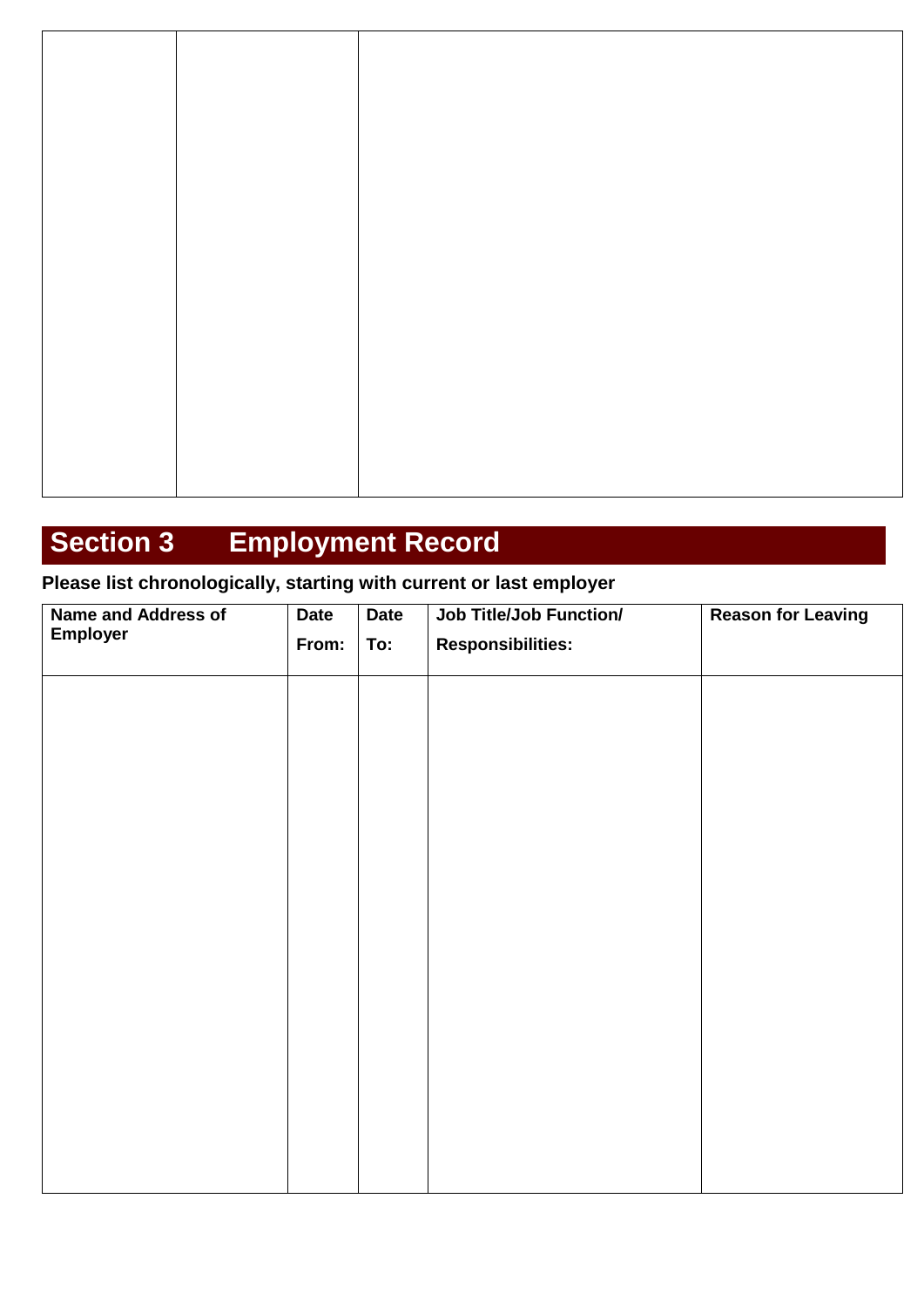# **Section 4 Personal Statement**

**Please tell us, in under 500 words, why you're interested in this position and what knowledge, skills and attributes you'd bring to the job:** 

# **Section 5 Rehabilitation of Offenders Act**

**Have you ever been convicted of a criminal offence? Yes No**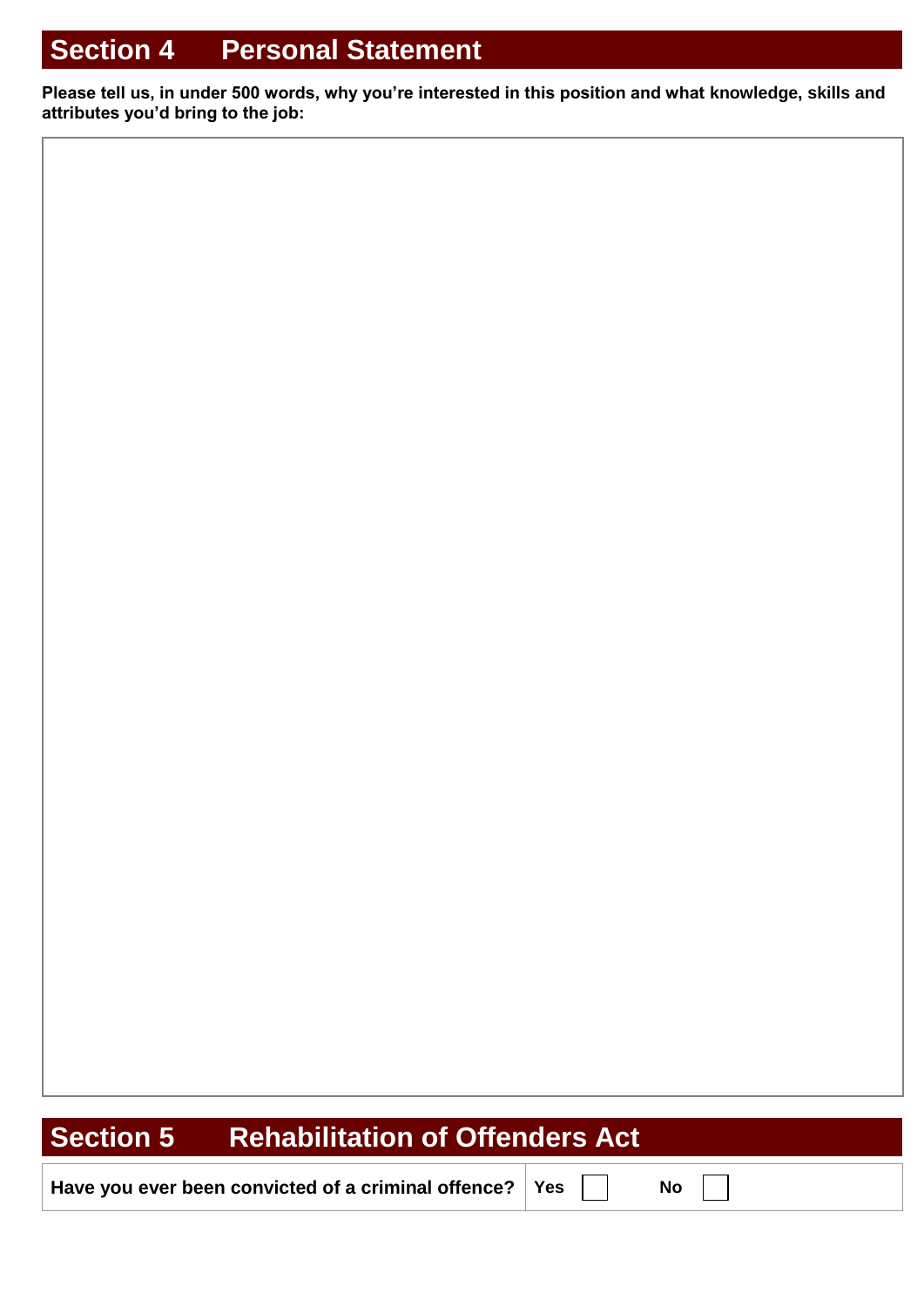| Have you any prosecutions pending?                              | Yes | No |  |  |  |  |  |
|-----------------------------------------------------------------|-----|----|--|--|--|--|--|
|                                                                 |     |    |  |  |  |  |  |
| If yes, please give details / dates of offence(s) and sentence: |     |    |  |  |  |  |  |

#### **Section 6 BAME Declaration**

**The EFL has introduced positive action measures aimed at tackling the under-representation of coaches and managers from a Black, Asian and Minority Ethic (BAME) background. New regulations require clubs to shortlist at least one suitably qualified BAME candidate (where an application has been received.)**

**Do you consider your ethnicity to fall within one of the following definitions?** 

- **Black**
- **Asian**
- **Other Minority Ethic (i.e. any other non-White British ethnic grouping)**

|  | 7es |  | Na |  |  |
|--|-----|--|----|--|--|
|--|-----|--|----|--|--|

# **Section 7 References**

**Please give the names and addresses of your two most recent employers (if applicable). If you are unable to do this, please clearly outline who your referees are. (NB. References will only be taken if you commence employment with us)**

| <b>Reference 1</b>                    |       |     | <b>Reference 2</b>                    |       |     |  |
|---------------------------------------|-------|-----|---------------------------------------|-------|-----|--|
| Name:                                 |       |     | Name:                                 |       |     |  |
| <b>Their Position</b><br>(job title): |       |     | <b>Their Position</b><br>(job title): |       |     |  |
| <b>Work</b><br><b>Relationship:</b>   |       |     | <b>Work</b><br><b>Relationship:</b>   |       |     |  |
| Organisation:                         |       |     | Organisation:                         |       |     |  |
| <b>Dates</b><br>Employed:             | From: | To: | <b>Dates Employed:</b>                | From: | To: |  |
| <b>Address:</b>                       |       |     | <b>Address:</b>                       |       |     |  |
|                                       |       |     |                                       |       |     |  |
|                                       |       |     |                                       |       |     |  |
|                                       |       |     |                                       |       |     |  |
| <b>Postcode</b>                       |       |     | <b>Postcode</b>                       |       |     |  |
| Telephone Nº:                         |       |     | Telephone Nº:                         |       |     |  |
| E-mail:                               |       |     | E-mail:                               |       |     |  |